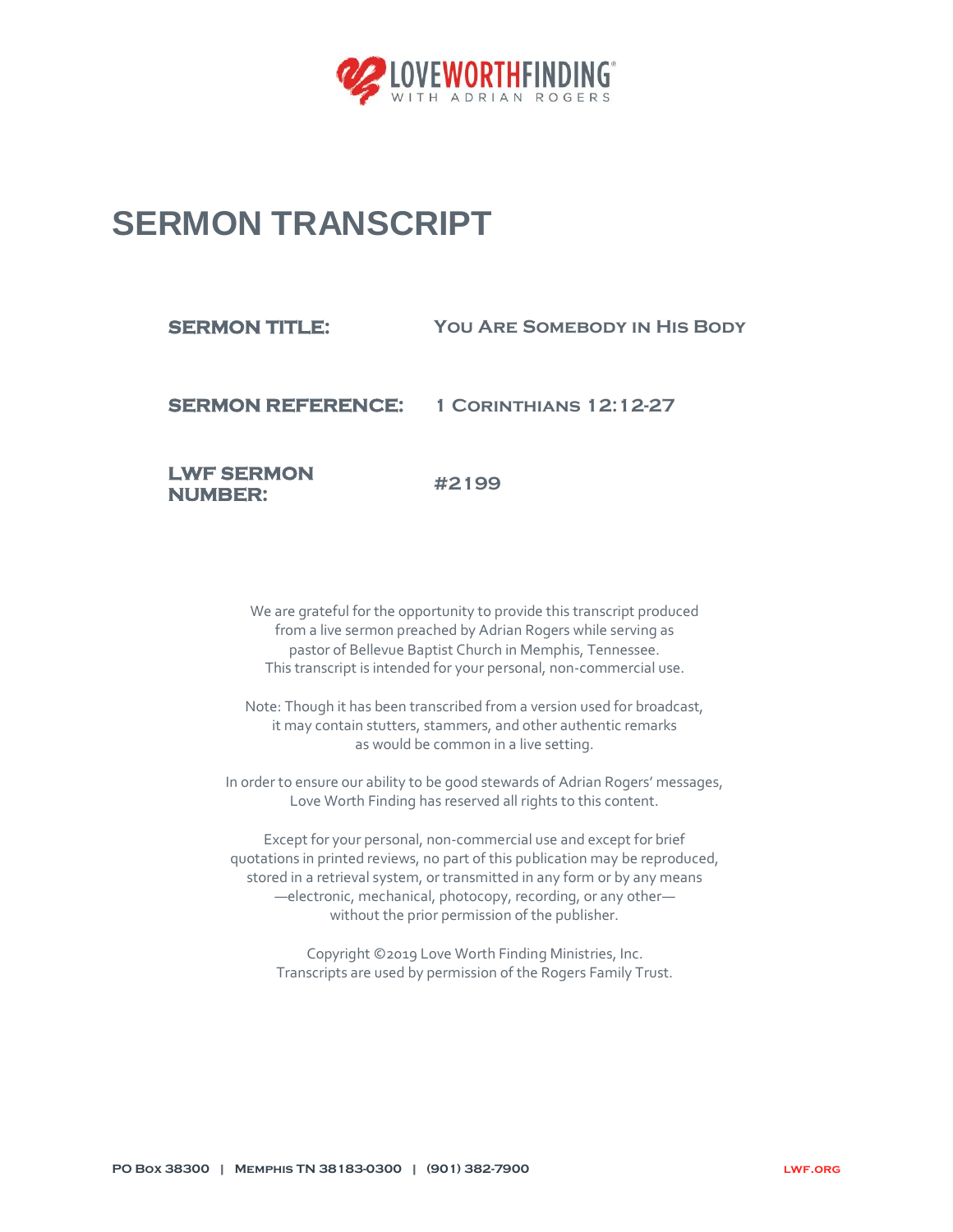Would you take God's Word and turn to First Corinthians chapter 12. Find verse 12, and when you've found it, look up here. The title of our message, "You Are Somebody in His Body."

Now, there a lot of terms for the church, a lot of ways that the church is described. For example, the church is described as the bride of Christ. He is the bridegroom and we are the bride. The church is described as His building, not these physical buildings, but a spiritual building, with Christ the foundation, we are living stones. The church is described as an army, and Christ our victorious King, and we march under His blood-stained banner. Hallelujah. The church is described as a flock of sheep and we're His people, the sheep of His pasture, and Jesus is the Good Shepherd who leads His flock along. But the way that I want us to think about the church today is the church is also described as His body, B-O-D-Y. He is the head and we're the members and I want you to keep that in your heart. Now I want to say of all of these things, whether it be a bride or a flock or a battalion, whether it be a building, whatever it is, all of these speak of community. And none of it speaks of individualism. It speaks of togetherness. Folks, we're in this together. The Bible teaches that we are members one of another.

Now if anybody says, "I believe in Jesus, but I don't believe in the church," they're showing their ignorance. Jesus and the church are not identical, but Jesus and the church are inseparable, like a bride, a groom; a head, a body; a foundation, a building; a shepherd, a flock. All of these go together. So don't say, "Jesus, yes," and "The church, no," because when you say that, very frankly, you're displaying your ignorance and you say, "Well, I love God but I don't love the church." May I tell you something plainly and I hope I don't hurt your feelings, but if you don't desire fellowship with the saints here, you have no prospect of fellowship with the saints there. I'm telling you, just as clearly as I can tell you, that love for Jesus and love for what Jesus loves are inseparable.

Now, let's look at the Scripture that tells us that the church is a body. Do you have your Bibles open? Alright, First Corinthians chapter 12 verse 12, "*For as the body is one and hath many members, and all the members of that one body being many are one body, so also is Christ. For by one Spirit are we all baptized into one body, whether we be Jews or Gentiles, whether we be bond or free and have been all made*," a double l, "*to drink in the one Spirit. For the body is not one member, but many. If the foot shall say, 'Because I am not the hand, I am not of the body', is it therefore not of the body? And if the ear shall say, 'Because I am not the eye, I am not of the body', is it therefore not of the body? If the whole body were an eye*, *where were the hearing? If the whole body were hearing, where were the smelling? But now hath God set the members, every one of them in the body as it hath pleased Him*."

I'm gonna stop reading there, we're gonna read some more Scripture later on, but there're four thoughts that I pray God the Holy Spirit will help me to write indelibly upon your heart today if you're a member of this church. And by the way, if you're not a member of a New Testament church, you ought to be, if not this one, one somewhere. So this is good for everybody, wherever you are, by television or later by tape, or on the radio, whatever. I want you to listen to these four wonderful principles that are taken right from this Scripture.

Now, first of all, I want us we think of the church as a body, the body of Christ, in a body, in a body there is **a manifested person**. Do you know who's manifested by my body? I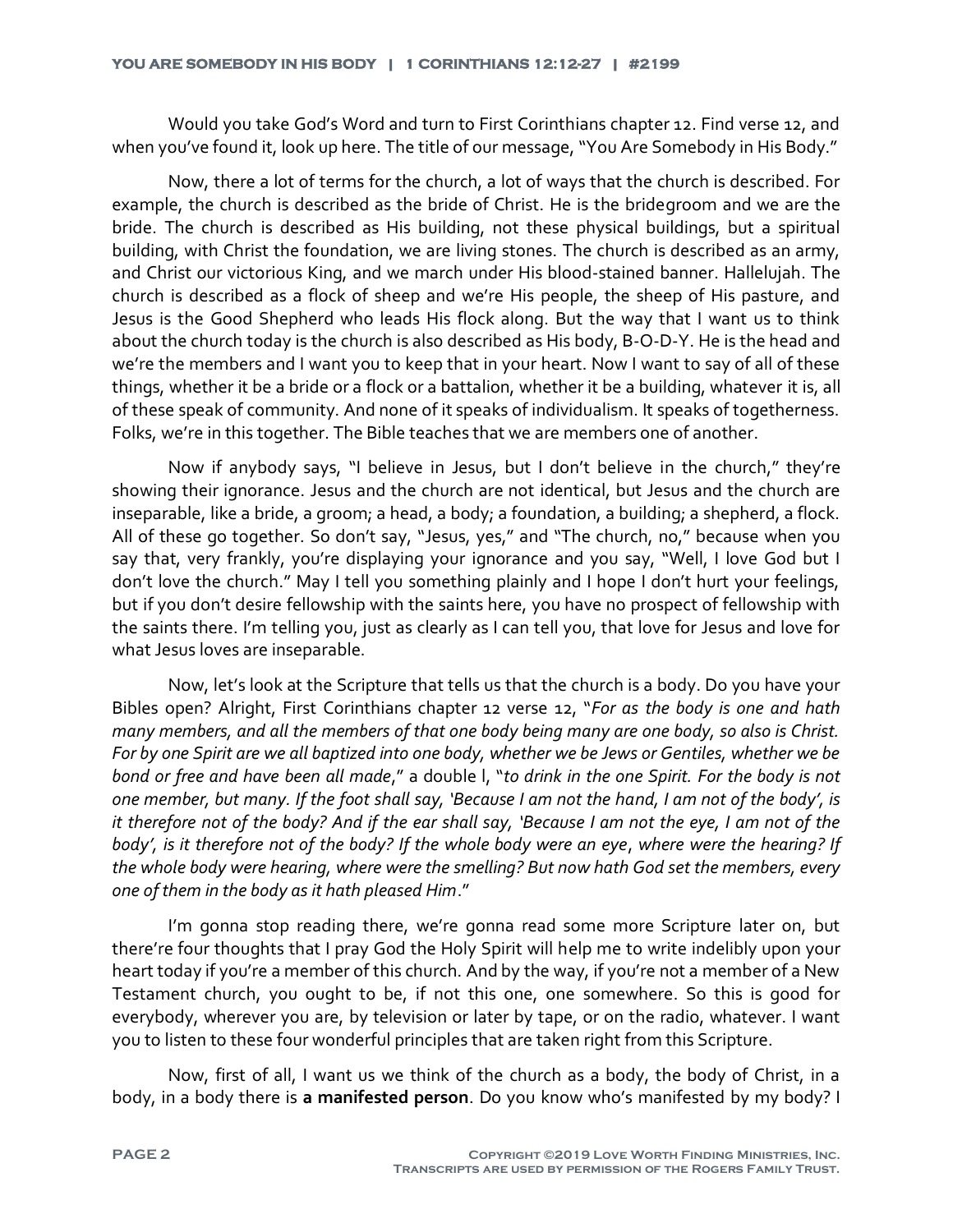am. I am. May I tell you that all you know about me, you know through this, my body? You don't know a thing in the world about me apart from my body. Nothing. Or you say, "Well, yes I do. I could read what you've written." My body wrote that. You could say, "I could know about you by what you say." My body is saying this. You can say, "Well I know about you by the way that you walk." It's my body that is walking. All you know about me, you don't know anything about me apart from my body. What my body has done or is doing is the only way you can know me.

Now, there is in this body a manifested person. The person who is manifested by this is the person who lives in this whose name is Adrian, and you know me through my body. How does the world going to know the Lord Jesus Christ? Through His body. Through us. Hey, that's kind of frightening in a way, isn't it? I mean, when you think about it, how is this world going to know the Lord Jesus Christ? God is a spirit and a spirit is invisible. My spirit, the real me that lives inside this earthly house, is invisible. Jesus lives in His body, which is the church and Jesus is manifested by His body. We are to manifest the Lord Jesus. In a body there is a manifested person. The church is the visible part of the invisible Jesus, and Jesus is the invisible part of the visible church. And together we manifest the life of the Lord Jesus Christ. In a body there is a manifested person.

Now, there's only one who's ever lived the Christian life. You know what His name is? It's Jesus. He's the only one who's ever lived the Christian life. And if Jesus' life is being lived on this platform behind this pulpit, it'll be Jesus in Adrian doing it. It won't be Adrian; it'll be Jesus in me. If Jesus is manifested in your home, it'll be because Jesus is manifesting Himself through you. If you try to imitate Jesus, all you're gonna be is a little cheap, tin imitation of the Lord Jesus Christ. We see these kids wearing these bracelets and adults, too, What Would Jesus Do? Just the letters, W.W.J.D: What Would Jesus Do? And that's fine, I think that's great. But be careful; don't get the idea that you're supposed to cook up what Jesus would do. You haven't any idea what Jesus would do many times. As a matter of fact, what Jesus would do probably be opposite of what you think He would do. He'd surprise you.

And then secondly, you think, if you knew what Jesus would do, then all you have to do is do it? Do you think that you can do what Jesus would do? Do you think you have the strength, the power to do that? No, friend. Listen, nobody can be Jesus but Jesus, and it's Jesus in you that will do it. When you ask yourself, "What would Jesus do?" let Jesus tell you what He would do. And then when you say, "Jesus, it needs to be done," let Jesus do it. Does that sound mystical to you? Friend, that is the Christian life. It is Christ in you that is the hope of glory. And in a body there's a manifested person, and in His body, which is the church, Jesus Christ is to be manifest. Now have you got that? Let's move to the second point, because, really, this deals with you, so pay attention.

In a body there's also **a ministering purpose**, a ministering purpose. What is the purpose of my body? It is to minister to me. My body is here to serve me. My eyes are here to help me to see. My hand is here to feed me and to write for me. My legs are here to carry me around. My body is here to minister to me. What is Bellevue Baptist Church to do? We are here to minister to the Lord Jesus Christ. We are here to minister to Him.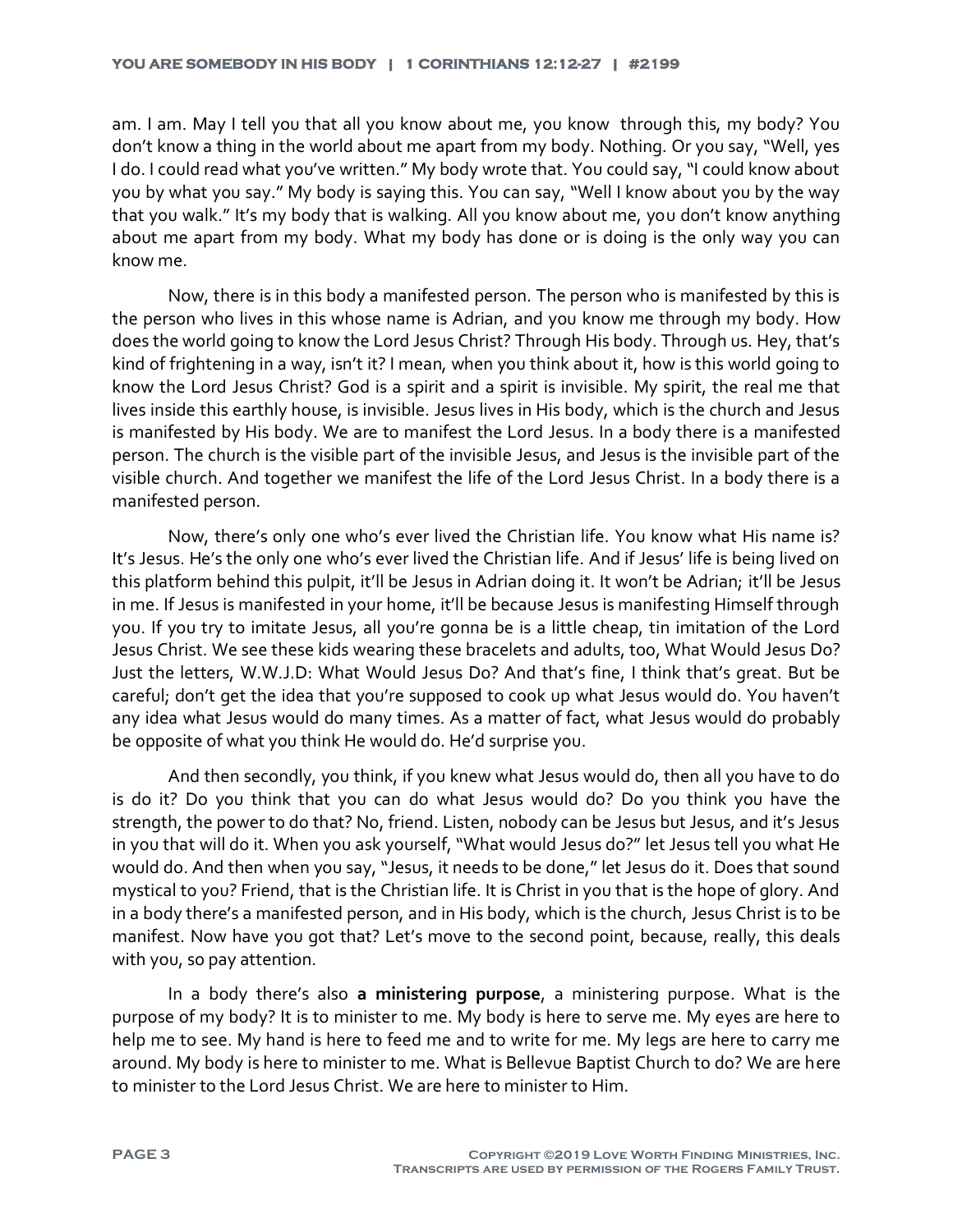Now my body is not to have any plans of its own. I would be afraid of my body if my body had plans of its own. My body is to serve me, I'm not to serve it. And it's only to serve me at my command. If I waked up this morning and my hand somehow had the ability to speak and say, "Good morning, Mr. Rogers." "Good morning, hand. How are you?" "I'm fine, thank you. Mr. Rogers, I have some plans today. I'm going to scratch your ear, I'm going to shave you, I'm going to take a pen and write some words for you, and I'm gonna shake some hands for you." I'd say, "Just be there. Just be there. I don't want you to have any plans of your own." I would be afraid of that thing! So many times we're telling Jesus what we're going to do for Him. He doesn't want us to do anything for Him. Does that surprise you? He wants to do something through you. Your body is here to minister to you! And this church is here to hear what the head says and to do it. That's what we're here to do. And therefore we must listen to what our Lord is saying. We are to minister to Him.

Now, we're talking about spiritual gifts, and we're going to show you that you're a gifted child, and all of us have been placed in the body of Christ in a particular function. And we're going to talk about different abilities. But I want to say without any stutter, stammer, apology, equivocation: the best ability is availability. That's it. Are you available? You want to discover your spiritual gift, are you available? I mean, are you responsive to Him? In a body there is a manifested person. The person who lives in the body is to be manifested. In a body there is a ministering purpose. The body is to minister to the person who lives in that body.

Over in Europe, after World War 2, there was a cathedral that had been destroyed by the Nazi bombs. Some American GI's were there and they had extra time and they were helping to restore the old cathedral. And out in the courtyard of that cathedral there was a statute of a likeness of Jesus. And the statue had been broken, was on the ground, and they were picking it up and putting it back together and cementing the statute back together, but they couldn't find the hands. They found every part of the statue but the hands, no hands! Finally, one of those GI's made a beautiful plaque and put it at the foot of that statue. It said, "He has no hands but ours." A lot of truth in that. We are His hands, we are His feet; we are the body of the Lord Jesus Christ.

Now, I'm talking to you today and I will be talking to you in the next two Sundays about discovering your spiritual gift. Are you available? Are you willing to let Jesus be the manifested person in you? Are you willing to let your body minister to the Lord Jesus Christ, to His desires, His needs? Or do you say, "Here am I, Lord. My hands are Your hands. My feet are Your feet"? God put you in this church, every one of you from this side to that side, down here, all the way across, young and old, mature and immature; God put you in this church to serve Him. And if you think you've done God a wild favor by coming on Sunday morning and listening to a sermon and you call this the service? This is not the service. The service begins when you leave here. Now, God put you here to serve Him.

Now here's the third thought. Remember I said there were four. In a body there's a manifested person. In a body there is a ministering purpose. In a body there is **a motivating power**, a motivating power. My body has to have something to motivate it. There is life in my body. If there were no life in my body, I have no power to move with. I would be a corpse. I would be a lump of clay down here on the ground. Look if you will in verse 13 of this same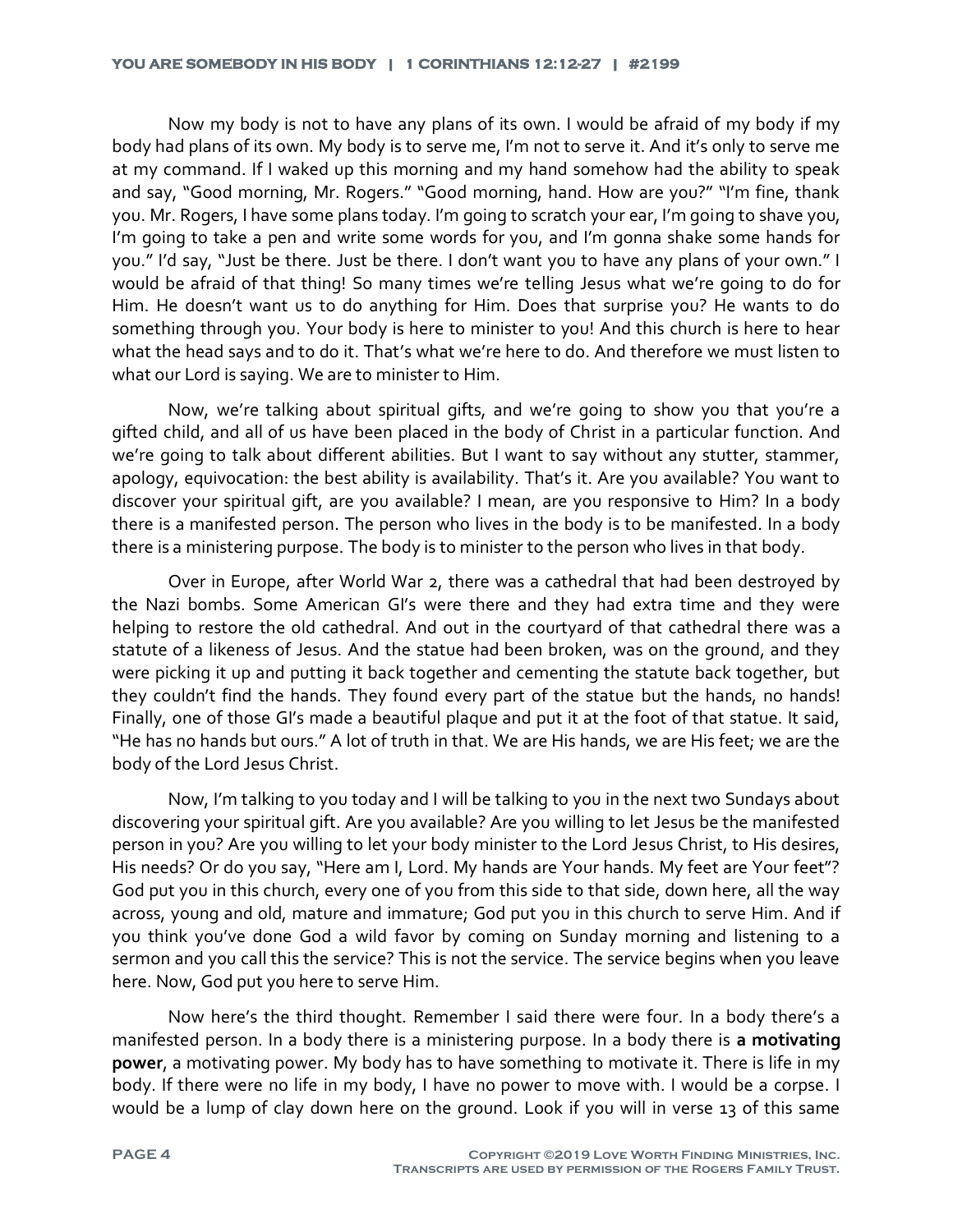chapter here. First Corinthians chapter 12 verse 13, "*For by one Spirit are we all baptized into one body, whether we be Jews or Gentiles, whether we be bond or free, and have all, and have been all made to drink into one Spirit*." Now the life of my human body is my human spirit. There is the breath. The Word, spirit, rhuha in the Old Testament. It's the motivating power. God breathed into man's nostrils the breath of life. Man became a living soul; he's animated by the, the spirit that's in him. When Jesus died upon the cross, He gave up the spirit. And therefore His body then was lifeless for three days without the spirit. You see, a body has to have a motivating power.

Now the motivating power of the human body is the human spirit. The motivating power of Jesus' body is the Holy Spirit. The Holy Spirit is to be the life of the church. The Holy Spirit of God. Without the Holy Spirit of God, there is no power in this church! Learn the difference between an organism and an organization. The church is organized, but it is not an organization. It is an organism. An organization does not necessarily have life. There's something different about a church. I pray God it'll be different. There is the life of God that is to be in us, "*For by one Spirit have we all been baptized into one body,"* and that one Spirit is the Holy Spirit of God."

Now, granted, you can get a group of people together, get a beautiful building, get a man who can talk well, get the folks together, get them organized around some causes, and call it a church, but it may not be a church. It may be a wonderful organization. It may do some good. But friend, I'm here to tell you there's an absolute, distinct difference, when the Spirit of Almighty God is working, moving among His people. And people need to come in here and see there is a spiritual dynamic, just as my human spirit is the life of my body that is motivating me right now, the Holy Spirit of God is to be the life of this church, and well we sing on Sunday mornings sometimes, "All is vain, unless the Spirit of the Holy One comes down." The church is not a corporation with Jesus as the president. It is a body with Jesus as the head. It is an organism. It has life.

Now the Bible says, "*For by one spirit*," verse 13, "*have we all been baptized into one body*." He's not talking about water baptism, in my estimation, he's talking about Spirit baptism. We are baptized by the Holy Spirit into the body of Christ. When does this take place? When we believe on the Lord Jesus Christ, when we receive Christ as his personal Savior. The two things take place at the same time: we are baptized into the body of Christ and we're filled with the Spirit. We've all been baptized into His body and have all been made to drink into one Spirit. That is, the Holy Spirit of God, when I give my heart to Jesus, and I say, "Lord Jesus, I am a sinner, I can't save myself, You died to save me, You promised to save me if I would trust You, I do trust You once and for all, now and forever, forgive my sin, come into my heart, be my Lord and Savior," and then a miracle takes place, and the Holy Spirit says, "Now I'm placing you, Adrian, into the body of Christ, I am baptizing you into the body of Christ." Water baptism only symbolizes this Spirit baptism. I am baptized, verse 13, into the body of Christ. But not only am I placed into the body of Christ, the Holy Spirit is placed into me and I've been made to drink into one Spirit. Just as I take a drink of water, the Holy Spirit just comes into me, so I am in the body of Christ and the Holy Spirit is in me. That takes place when I get saved and that makes the wonderful transformation, that makes the difference.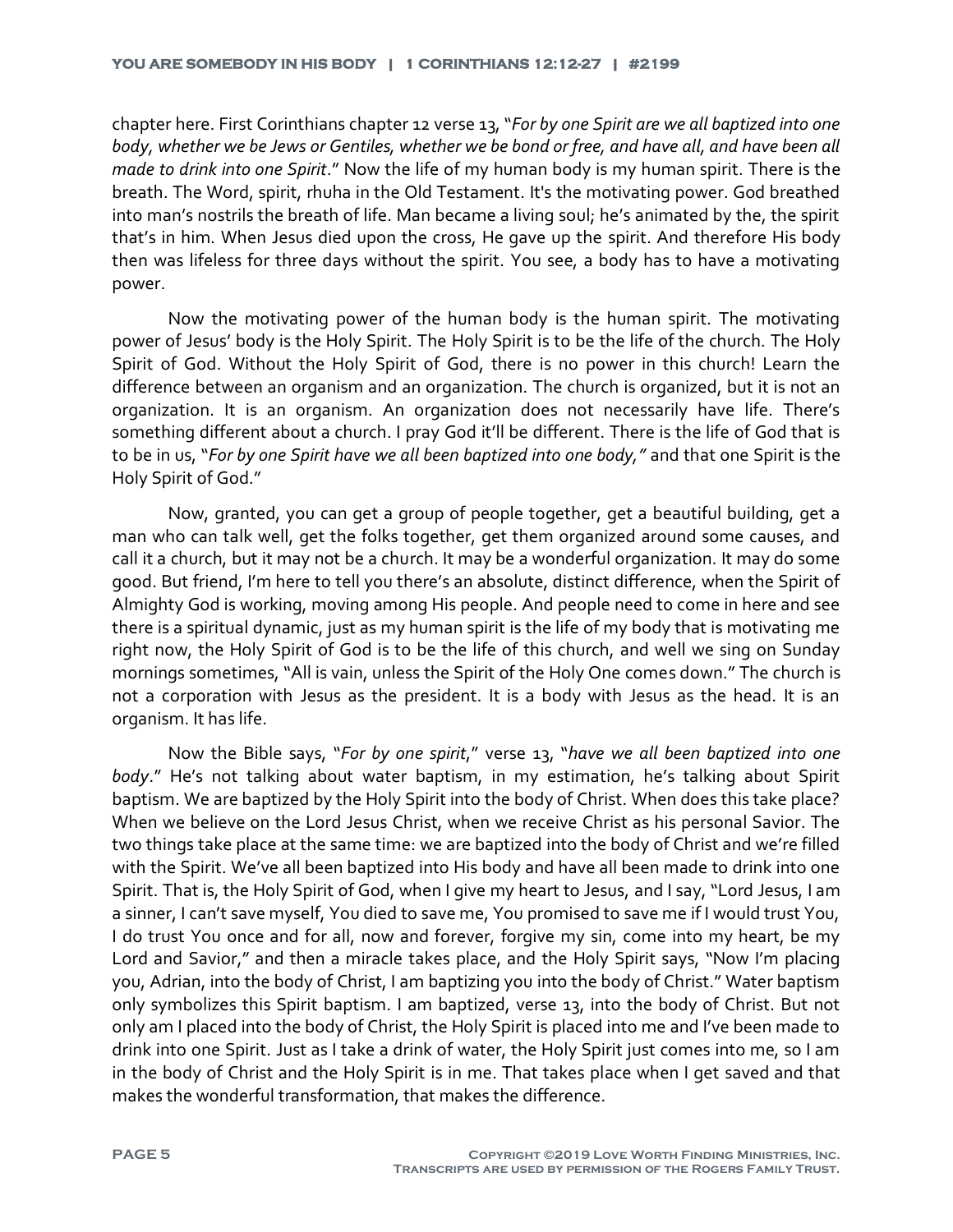And so when I am put into the body of Christ, there I receive my spiritual gift. When I'm put in the body of Christ. I'm put in the body of Christ maybe as an eye, to see things for Jesus; maybe as a shoulder, to bear burdens for Jesus; maybe as a hand to hold things for Jesus; maybe as feet, to go somewhere for Jesus; maybe as a heart, to love for Jesus. But God puts every member in the body as it hath pleased Him. He places us into the body of Christ and we're going to discover later on when we discover how to know our spiritual gift, that we received our spiritual gift when we were placed in the body of Christ. It's a birthday gift, when you were born again.

But also when you're saved, the Holy Spirit comes into you. "*You've been made to drink into one Spirit*." It's right there in that verse 13. The Holy Spirit of God is in me and I am in Jesus. Isn't that wonderful? And that same is true about you. Now, when I'm baptized by the Holy Spirit into the body of Christ, I receive my gift. When I'm filled with the Holy Spirit I receive the power to use my gift for the glory of God. And so in a body, there is a motivating power. Some people have the idea, and it's a false doctrine, false theology, that you get saved and then later on you receive the Holy Spirit. No sir. This verse says, "*For by one spirit have we all*," every one of us, "*been baptized into the body of Christ and have all been made to drink into one Spirit*." As a matter of fact, I wanna tell you something very clearly. If you don't have the Holy Spirit, you're not saved. Absolutely not saved. The Bible makes that clear in the book of Romans, where the Bible says, "*If any man hath not the Spirit of Christ, he is none of His*."

Now who is the baptizer? The Holy Spirit. Who is being baptized? The believer in Jesus. Into what is he baptized? Into the body of Christ. When is he baptized? At the moment of his conversion, the moment he gives his or her heart to the Lord Jesus Christ and no one is left out. We're baptized by the Holy Spirit into the body of Christ, Romans 8 verse 9, "*If any man hath not the Spirit of Christ, he is none of His*." So, in a body, are you listening? Are you following along? In a body there's a manifested person, I'm manifested in my body, Jesus is manifested in His body, the church. In a body there's a ministering purpose. My body is here to minister to me, we're here to minister to the Lord Jesus Christ. In a body there is a motivating power. The power that animates and motivates my body is my human spirit. The power that animates and motivates the church of the Lord Jesus Christ is the Holy Spirit of God.

Now, here's the fourth and final thing of these things. In a body, there is **a mutual program**. In a body there is a mutual program. Now we've just read verse 13, let's pick up at verse 14 and read this and see what Paul is saying, "*For the body is not one member, but many*," that is, there's no such thing as a Long Ranger Christianity. "*If the foot shall say, 'Because I am not the hand I am not of the body, is it therefore not of the body?' And if the ear shall say, 'Because I'm not the eye I'm not of the body', is it therefore not of the body? If the whole body were an eye, where were the hearing? If the whole body were hearing, where were the smelling? But now hath God set the members, every one of them in the body, as it hath pleased Him, and if they were all one member, where were the body?*" That is, if we were all just one great big eyeball or one great big ear like a rooftop antennae, where would be the body? "*But now are they many members yet one body*."

Now in a body, therefore, there's a mutual program. You see, we are here, all of us, to do one thing and that is to show the life of the Lord Jesus Christ to this community, to manifest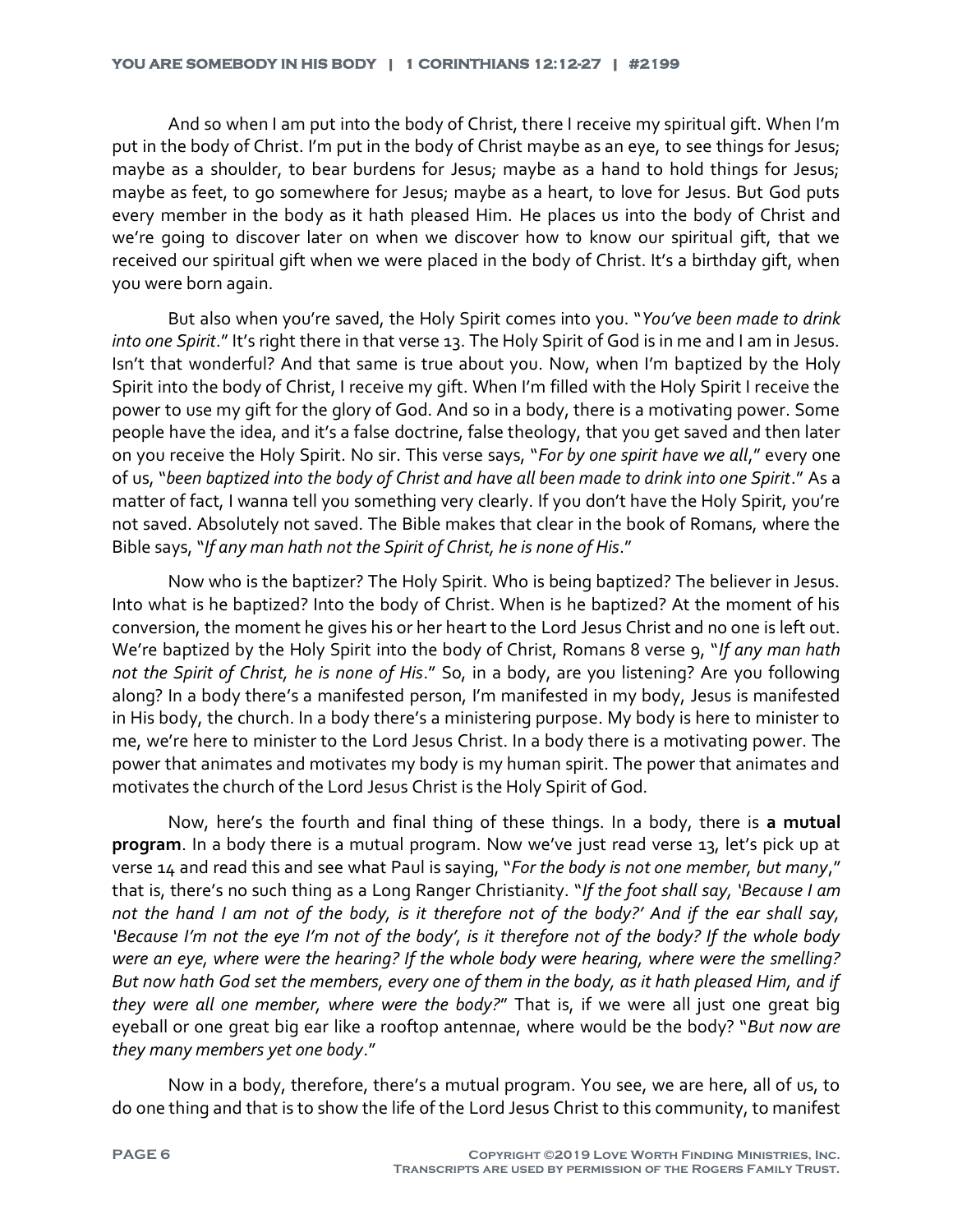Him, and to minister to Him and it is to be a mutual program. A healthy body is coordinated. Now I'm not against organization. When I said the church is not an organization but an organism, don't for one moment think that I'm opposed to organization. I'm very much in favor of it because the Bible is very much in favor of it. God said, "*Let all things be done decently and in order*." And the analogy of the church is the human body. The human body is organized. It has organs. It is organized. As a matter of fact, if you study human anatomy and physiology, you will stand in awe at the organization of a human body. And when you see the church, you're going to say, "Thank God for the organization of the church." A healthy body is organized.

Now we're talking about mutuality. Let me show you three areas of mutuality. Three things. You know, we're all so different, we're all so different. Somebody said, "Only one out of three people is either handsome or beautiful." Look on either side of you. If it's not them, it's you. That's worth coming for, wasn't it? Alright now listen. We're different. We are so different, but let me show you, if you are truly a born-again child of God, three things that we all have in common.

Number one, **we have the same life**. Write it down, the same life. Beginning in, in verse 15 and 16, look. "*If the foot shall say, 'Because I am not the hand I am not of the body,' is it therefore not of the body? And if the eye shall say, 'Because I am not,' if the eye shall say, 'Because I am not, because I am not the eye*.'" Let me put on my glasses. If the eye shall say, "I need no glasses, does it not yet need glasses?" All right. "*And if the ear shall say, 'Because I am not the eye*, *I am not of the body,' is it therefore not of the body*?" What's he saying? He's saying that we're all in the same thing together, we share a common life.

And he goes on to mention the foot and the hand. The foot and the hand should never be in competition. No part of my body can function as it ought apart from the other members of the body. A foot is not as noticeable in public as the hands. I dare say that probably nobody in here barefooted. There may be. I've seen them come to church barefooted, but I dare say most of you have shoes on today, right? And I dare say that most of you are not wearing gloves, but you may be. But I'm saying generally what? The feet are covered. The hands are bare. Most of you have rings on. Few of you have rings on your toes, but a few do. A few have rings on your toes and so forth. But generally the hands are more public and more noticeable than the feet, but both are necessary. God has made us where no one part of the body can function as it ought apart from the other. It's grotesque to us when one member of the body has been severed from the body. Now, look up here. See my hand? Does that particularly bother you? I don't think so, just waving at you. But suppose you look down in the aisle beside you and there lies a hand. Whoop! If you were to see just a human hand out there, severed! My eyes don't particularly bother you, I trust. But if you were to open a dresser drawer and find a dresser drawer full of them, good night! What has happened here? You see, the Christian is to operate along with other Christians. We need one another. Look in verse 17, "*If the whole body were an eye, where were the hearing? If the whole body were hearing, where were the smelling? But now hath God set the members every one of them in the body as it hath pleased Him*." So we need one another.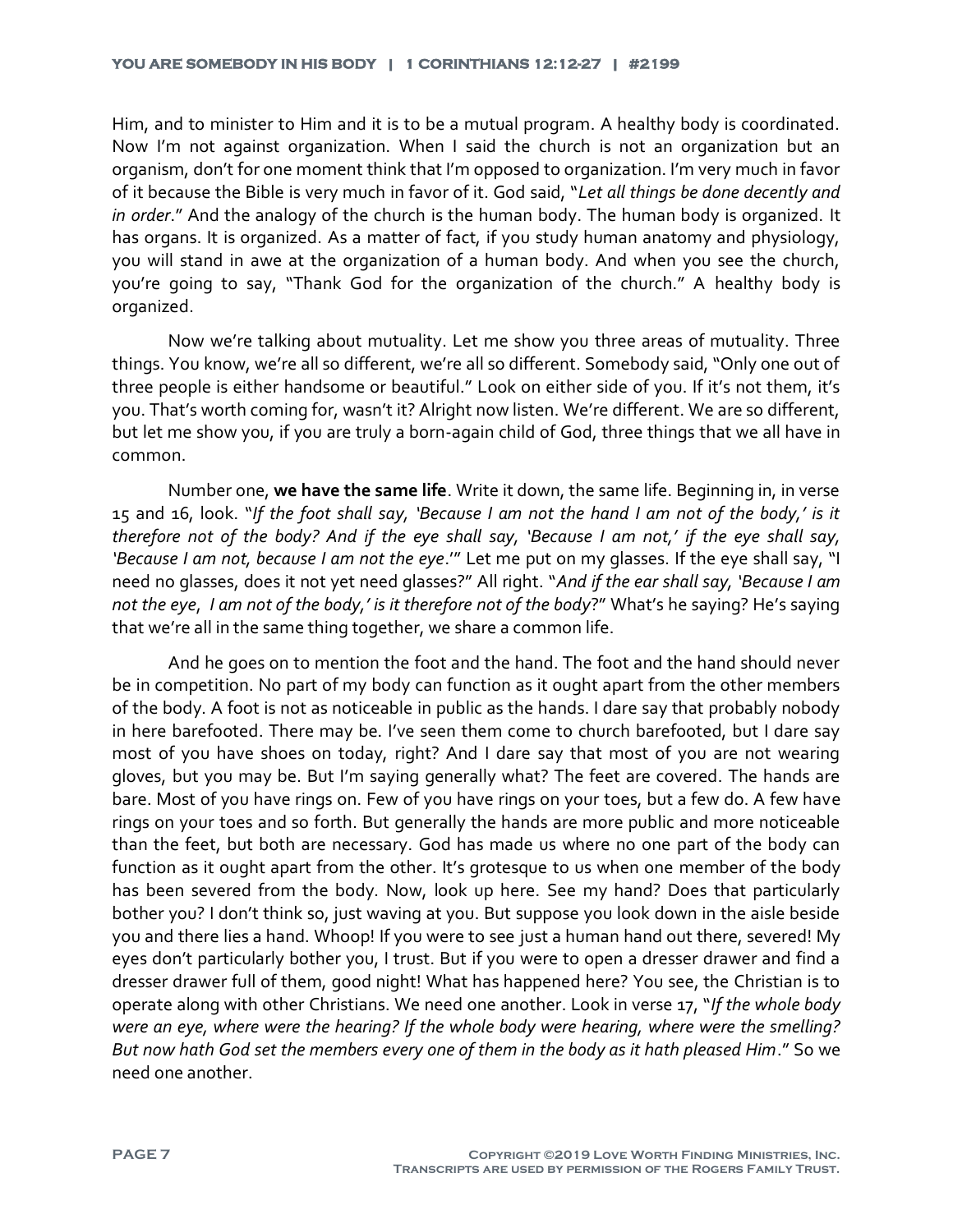Now if you have parts of your body that you're not really aware of. Many times we teach boys and girls to thank God for their eyes and their ears and their hands, but this morning when you got up and prayed and thanked God for your blessings, did you say, "God, I just want to thank you so much for my pancreas? And Lord, I am so blessed by my kidneys today and my liver and my spleen." No, you didn't do that. You didn't say, "God, I'm so grateful for my pancreas." Friend, if you had pancreatic cancer and it got healed, you'd thank God for your pancreas, would you not? You see, there're parts of our bodies that function, we're not even aware of it, but thank God for it.

Now, we have a mutual life and therefore **we show a mutual love**. Look in verses 25 and 26 of this same chapter, "*That there should be no schism in the body, but that the members should have the same care one for another, and whether one member suffer, all the members*  suffer with it. Or one member be honored, all the members rejoice with it." We have the same life, and therefore we have the same love. You're to love me; I'm to love you, why? We're in the same body. Now if one of my members is sick if my heart or my gall bladder or my eyes or whatever have trouble, that doesn't mean they're to be shut off, it means they're to be cared for all the more. We share the same love.

Now listen, listen to me. If you're in this body, you cannot be arrogant. Listen carefully. You cannot say, "Well look at me, I am the pastor. I'm not a custodian, I am the pastor." No, you can't be arrogant. Number two, you can't show envy. You can't say, "Because somebody has a gift I don't have, because he's an eye and I'm a liver I'm going to be jealous of the eye." No! There can be no envy, there can be no rivalry. The members of the body are not to be at war with one another. I don't have to get ahead of you. You don't have to get ahead of me. There can be no self-sufficiency. I cannot say, "I don't need you." You cannot say, "You don't need me." If I were to ask you to pick up a red card, the hand can't say, "I don't need the eye," because the hand can't feel color. The eye has to say, "That's the red one right there." We need one another. The eye can't pick up the card, however. We need one another. There can be no rivalry, no self-sufficiency, and there can be no disunity. We're in it together. Why? We share the same life, we share the same love, and **we share the same Lord**.

Look in verse 27 of this same thing, "*Now ye are the body of Christ and members in particular*." You see, loyalty to the head, Jesus, has to be loyalty to one another. If this hand is right with the head and this hand is right with the head, these hands have to be right with one another. If you're right with Jesus and I'm right with Jesus, we've got to be right with one another. There can be no disunity. Loyalty to Jesus means loyalty to one another. Just like loyalty to the head means loyalty to every member of the body. You cannot, you cannot, you cannot be loyal to Jesus without being loyal to His church.

And that's the missing note today, friend, is loyalty. People think nothing about missing a church service, for example. They think, "Well, we had company to come today." So what? What if you go tomorrow to your job and tell your boss, "I'm not coming in." "Why not?" "Well, we had company to come." Ridiculous! And by the way, Joyce and I just don't have company to come on Sunday morning, unexpected. Do you know why? They know we're gonna be in church. And if you do have company to come, you say, "Make yourself at home. Come go with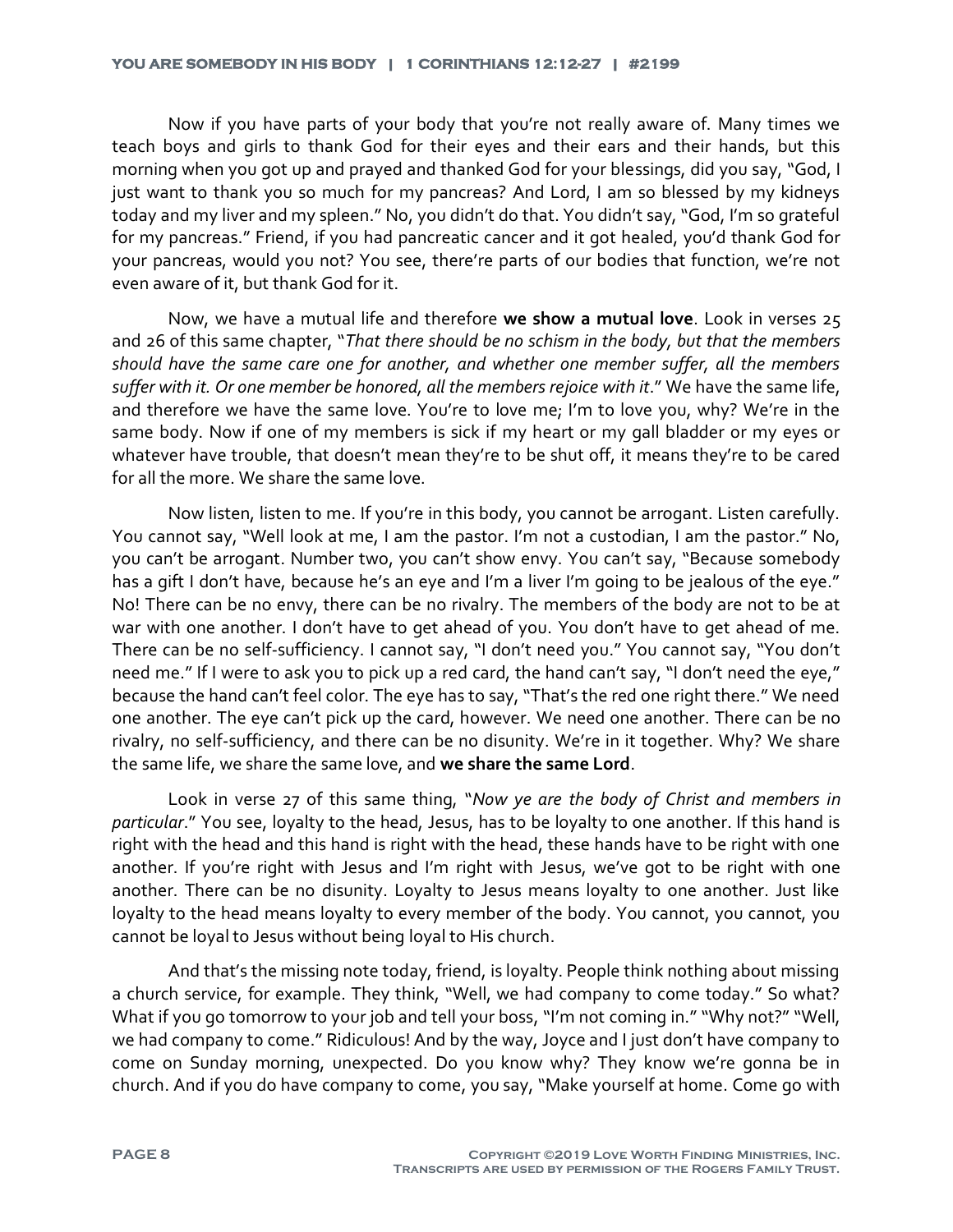us if you want, we'll see you later. Sunday's our day to be in the house of God." Loyalty! Loyalty to Jesus is loyalty to what Jesus loves. If you love Jesus, you're gonna love what Jesus loves.

A pastor in Georgia was visiting in a home, a very affluent home, a beautiful home, they had everything, a young couple, but they didn't have any children in that home. But they had a little dog. Have you seen people kinda make fools of themselves over dogs? Had a little dog. That dog was praised, petted, loved, all of these things. And the pastor, sitting down, he said to the couple. He said, "You know, you have such a lovely home and everything is so beautiful. You have so much. I notice you don't have any children. Have you ever thought that perhaps some of the love that you're showing to that dog you could be showing to a child?" When he said that, the woman broke into tears and got up and left the room. He said to the husband, "I'm sorry, I know I said something terribly wrong. Tell me what it was." He said, "Well, you couldn't know, but we did have a son. And the doctor told us we'd never have another child, because there was difficulty at the birth of this son. And our son died. And this dog that we make fools of ourselves over was his dog. And he loved him with all of his heart. And before he died he asked us if we'd take care of his dog, and we promised that we would. And in a sense, the love that we're showing this little old dog is the love that we're showing to our son."

Friend, you can find a lot of faults in the church. I'm gonna tell you something. Jesus loved the church and I'm gonna love it with all of my heart. Because the church is his bride, it is His body, it is His building, He is the head! And we share a mutual program. We have the same life, the same love, the same Lord! We're in it together. So we're to discover our spiritual gift.

Now, I'm finished with the message, but let me tell you what I want you to do. Number one, I want you to discover yourself. That's why we're going to be talking about unwrapping your spiritual gifts. I want you to discover yourself. Listen, you have a spiritual gift. Next Sunday I'm gonna be talking about how to discover your spiritual gift. I want you to discover yourself.

Number two; I want you to accept yourself. When I first started preaching, I wanted to be like other preachers. One day I made up my mind I could never be W.A. Criswell, I could never be Billy Graham, I could never be anybody else except Adrian Rogers. I decide I'd be the best Adrian Rogers there can be. Not that I'm all that hot. But you know, I'm the best Adrian Rogers there is. Good or bad.

What I, what I'm saying is this: You need, number one to discover yourself. Number two, you need to accept yourself. Number three; I want you to give yourself. Every member of the body is both a receiver and a transmitter. We're here to receive from the other members and we're here to give to the other members. And when a cell in the body begins to receive and not give, they call that cancer. That's cancer. We're here to receive; I'm here to receive from you. But I'm praying God that, that I'll bless you today. And that my life, and your life, and our lives will be so co-mingled together that we will discover ourselves, accept ourselves, give ourselves, and be ourselves for Jesus. Every member, everybody is somebody in His body. You're important, way up there in the corner of that balcony. You sir, are important. Over here lady, you're important. You sir, are important. You are somebody in His body.